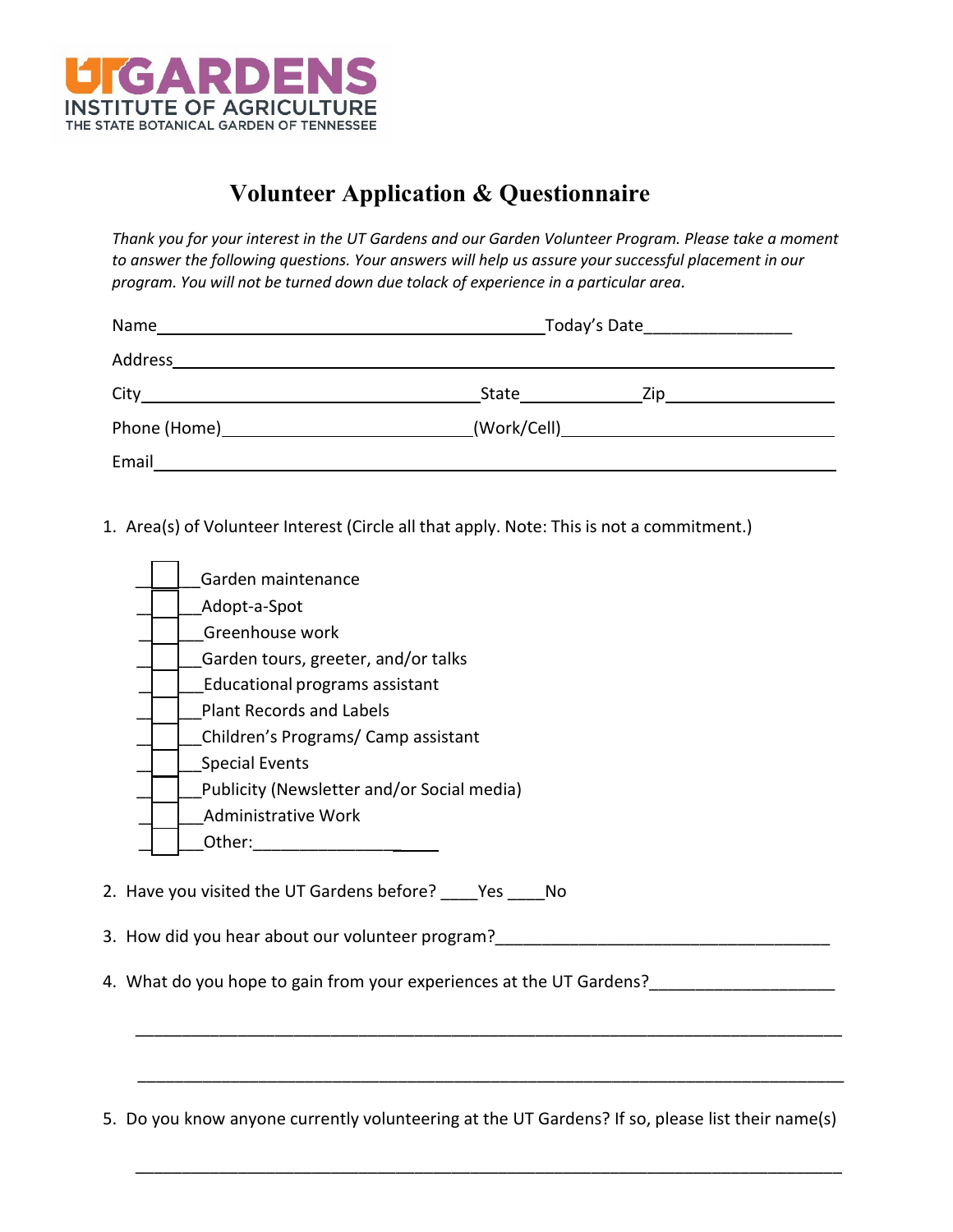- 6. Are you a Master Gardener?  $\bigcirc$  Yes  $\bigcirc$  No If so, is what county?
- 7. Are you a UT Student?  $\bigcirc$  Yes  $\bigcirc$  No; If so, volunteering to satisfy service learning requirements?  $\bigcirc$  Yes  $\bigcirc$  No; If so, what course?
- 8. Strengths and/or skills you feel will enhance your volunteer work (Prior volunteer experience; career background; educational background; experience with special groups such as children, diabled, elderly; do you speak a foreign language)

\_\_\_\_\_\_\_\_\_\_\_\_\_\_\_\_\_\_\_\_\_\_\_\_\_\_\_\_\_\_\_\_\_\_\_\_\_\_\_\_\_\_\_\_\_\_\_\_\_\_\_\_\_\_\_\_\_\_\_\_\_\_\_\_\_\_\_\_\_\_\_\_\_\_\_\_

\_\_\_\_\_\_\_\_\_\_\_\_\_\_\_\_\_\_\_\_\_\_\_\_\_\_\_\_\_\_\_\_\_\_\_\_\_\_\_\_\_\_\_\_\_\_\_\_\_\_\_\_\_\_\_\_\_\_\_\_\_\_\_\_\_\_\_\_\_\_\_\_\_\_\_\_

\_\_\_\_\_\_\_\_\_\_\_\_\_\_\_\_\_\_\_\_\_\_\_\_\_\_\_\_\_\_\_\_\_\_\_\_\_\_\_\_\_\_\_\_\_\_\_\_\_\_\_\_\_\_\_\_\_\_\_\_\_\_\_\_\_\_\_\_\_\_\_\_\_\_\_\_

\_\_\_\_\_\_\_\_\_\_\_\_\_\_\_\_\_\_\_\_\_\_\_\_\_\_\_\_\_\_\_\_\_\_\_\_\_\_\_\_\_\_\_\_\_\_\_\_\_\_\_\_\_\_\_\_\_\_\_\_\_\_\_\_\_\_\_\_\_\_\_\_\_\_\_\_

9. Do you have any physical limitations?  $\bigcirc$  Yes $\bigcirc$ No; (Allergies, sun or heat exposure, lifting limitations, This does not exclude you from volunteering, but will help us place you in an area you in which you feel comfortable).

\_\_\_\_\_\_\_\_\_\_\_\_\_\_\_\_\_\_\_\_\_\_\_\_\_\_\_\_\_\_\_\_\_\_\_\_\_\_\_\_\_\_\_\_\_\_\_\_\_\_\_\_\_\_\_\_\_\_\_\_\_\_\_\_\_\_\_\_\_\_\_\_\_\_\_\_

\_\_\_\_\_\_\_\_\_\_\_\_\_\_\_\_\_\_\_\_\_\_\_\_\_\_\_\_\_\_\_\_\_\_\_\_\_\_\_\_\_\_\_\_\_\_\_\_\_\_\_\_\_\_\_\_\_\_\_\_\_\_\_\_\_\_\_\_\_\_\_\_\_\_\_\_

\_\_\_\_\_\_\_\_\_\_\_\_\_\_\_\_\_\_\_\_\_\_\_\_\_\_\_\_\_\_\_\_\_\_\_\_\_\_\_\_\_\_\_\_\_\_\_\_\_\_\_\_\_\_\_\_\_\_\_\_\_\_\_\_\_\_\_\_\_\_\_\_\_\_\_\_

\_\_\_\_\_\_\_\_\_\_\_\_\_\_\_\_\_\_\_\_\_\_\_\_\_\_\_\_\_\_\_\_\_\_\_\_\_\_\_\_\_\_\_\_\_\_\_\_\_\_\_\_\_\_\_\_\_\_\_\_\_\_\_\_\_\_\_\_\_\_\_\_\_\_\_\_